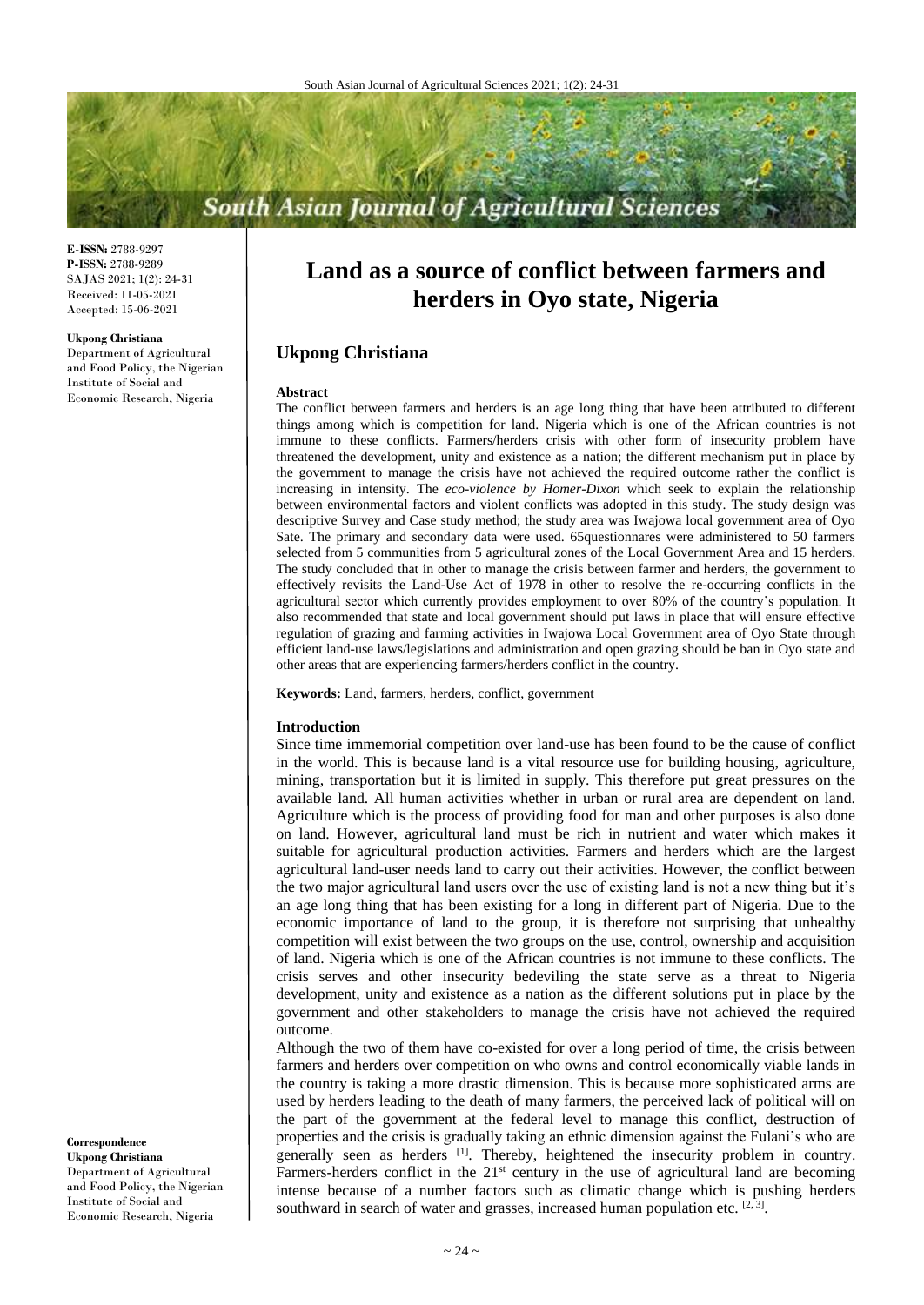Local Iwajowa government area of Oyo State which is the focus of this study is largely agrarian in nature with majority of the people engaging in different form of farming activities and cattle rearing business. The local government has over the years been curtailing the constant conflict between farmers and herders over the land-use.

Over the years there has been an unhealthy competition between farmers and herders over the use of arable land leading to conflict between the two major agricultural land users in Nigeria and other part of the world. This point was further supported by studies conducted by  $[4]$  who stated that indeed, the competition for arable land-use in the 21st century is becoming more intense and fiercer, this is largely due to the increasing human and animal populations in the world. This is because the increase in human and animal population have led to great pressure being asserted on available land resources which have various environmental and socio-economic implications [5, 6].

Oke-ogun area of Oyo state where Iwajowa local government area is located is not immune to this conflict. This is because the area is largely agrarian in nature thereby making it susceptible to serious overt and covert manifestation of hostilities and social friction. The conflicts have numerous effects such as adding to the increase insecurity in the country, it has also demonstrated an ability to lead food insecurity as many farmers and herders are killed, same with livestock and crops are destroyed. It has also lead to arms proliferation as both parties continue to stocks arms to defend themselves. The crisis is gradually taking a more dimension of an ethnic tension as herders all over Nigeria as now seen as Fulani herdsmen that should be avoided or destroyed at whatever cost.

Furthermore, the continuing herdsmen militancy for the survival of their cattle makes fierce struggle and violent conflicts with farmers inevitable. As farmers continuously encroach on grazing routes, they leave the Fulani with no alternative to neither retreat nor surrender. The traditional practices that focus on the close integration between rising of livestock and enhanced farming have posed serious dialectics in the dynamic relationships between pastoralists and farmers in Ibarapa Local Government Area, Oyo State-Nigeria. However, the conflicts between Fulani pastoralists and farmers in are essentially economic in nature, irrespective of the religious, cultural and political colourations that might be diluted to advance certain objectives. The following research questions: how is land as a resource causing conflict between Herdsmen and Farmers in Iwajowa LGA, Oyo State, Nigeria? What are the impacts of the conflict on the Iwajowa land in particular and Nigeria state in general? What conflict management methods are employed in managing the conflict between farmers and herders?

# **Literature Review**

# **Land as a Source of Conflict**

A wide body of scientific literature on Sub-Saharan Africa has consistently acknowledged the historical co-existence of farmers and herders in symbiotic relationships [7]. Turner, [8] also reported that the relationships between farmers and herders in Sub-Saharan Africa have always been multidimensional and like most social relationships, it was characterized by both cooperation and conflict. Seddon and Sumberg, <sup>[9]</sup> also acknowledge the long historical record of fluctuating conflict, competition and co-operation between

settled farmers and nomadic herders in the continent. Such relationships were realized through reciprocity, exchange and support <sup>[10]</sup>. This however, did not mean that conflicts between farmers and herders were non-existent [11]. Quite to the contrary, these relationships were characterized by both conflict and complementarity and were actually two faces of the same coin [12].

In recent time, however, the crisis between farmer-herder are common in many parts of Sub-Saharan Africa. The root causes of the conflict between Fulani nomadic herdsmen and sedentary farmers have been traced to land and its resources. The socio-economic lives of both farmers and herdsmen revolve around land and therefore, land matters become easily conflictual. The destruction of farm lands and crops by herds of cattle and the inability of the government at various levels whether the federal, state or local government to effectively addressed the issue of provision of grazing land to accommodate the interest of herdsmen who are always on the move to secure pasture and water for their herds of Cattle.

The conflict between farmers and herders in Nigeria and other part of the world is not new but have only change in intensity and dimension with number of casualties increasing and more Small Scale and Light Weapons are being used. Boh [13] in their separate works pointed out that Land in most communities in Nigeria such as among the Tiv people in the Benue valley, is freighted with symbolic meaning, it is sacred and considered as an ancestral and historical sphere of influence. On the strength of this, therefore, conflicts over land are usually fierce with massive destructions of lives and properties. In this way, land resources have continued to have major historical, cultural and spiritual significance  $[14]$ . Due to increased population pressure and the diversification of rural land use patterns in Nigeria (i.e. expansion of settled and ranching farming, national parks, towns and settlements) access to pasture and water for livestock has diminished thus prompting pastoralists to migrate to the southern parts of the country [15]. Such or transhumant movement is usually characterized by conflict with farmers. These conflict have escalated into widespread violence leading to loss of property, massive displacement of people and loss of lives [16].

Furthermore, factors such as inadequate grazing reserve and stock routes; changes in land tenure system; insufficient legislation pastoralism; expansion in agricultural policies; economic factors and climate change have also been identified as the long-term causes of the conflicts. Closely connected to this, is another critical issue that is related to land in Nigeria is the phenomenon of indigene ship. Essentially, the land tenure system in vogue in Nigeria is a precipitation of conflicts. This is because this process has created acute shortage of arable land thereby engendering disputes over the little that is available. Studies have shown that conflicts arose in the Benue Valley as a result of loss of land which the people considered as the basis of their social, economic and spiritual existence. Attempt to discount the people from this ancestral heritage usually resulted in large scale conflict.

Similarly, in the studies carried out by  $[17]$  the author opined that the 1999 Nigerian Constitution is deficient in the provisions dealing with indigeneship/settler phenomenon. The author proffered a review of the Constitution with specific attention on the interests of immigrants ensuring that they possess rights and privileges as the indigenes. To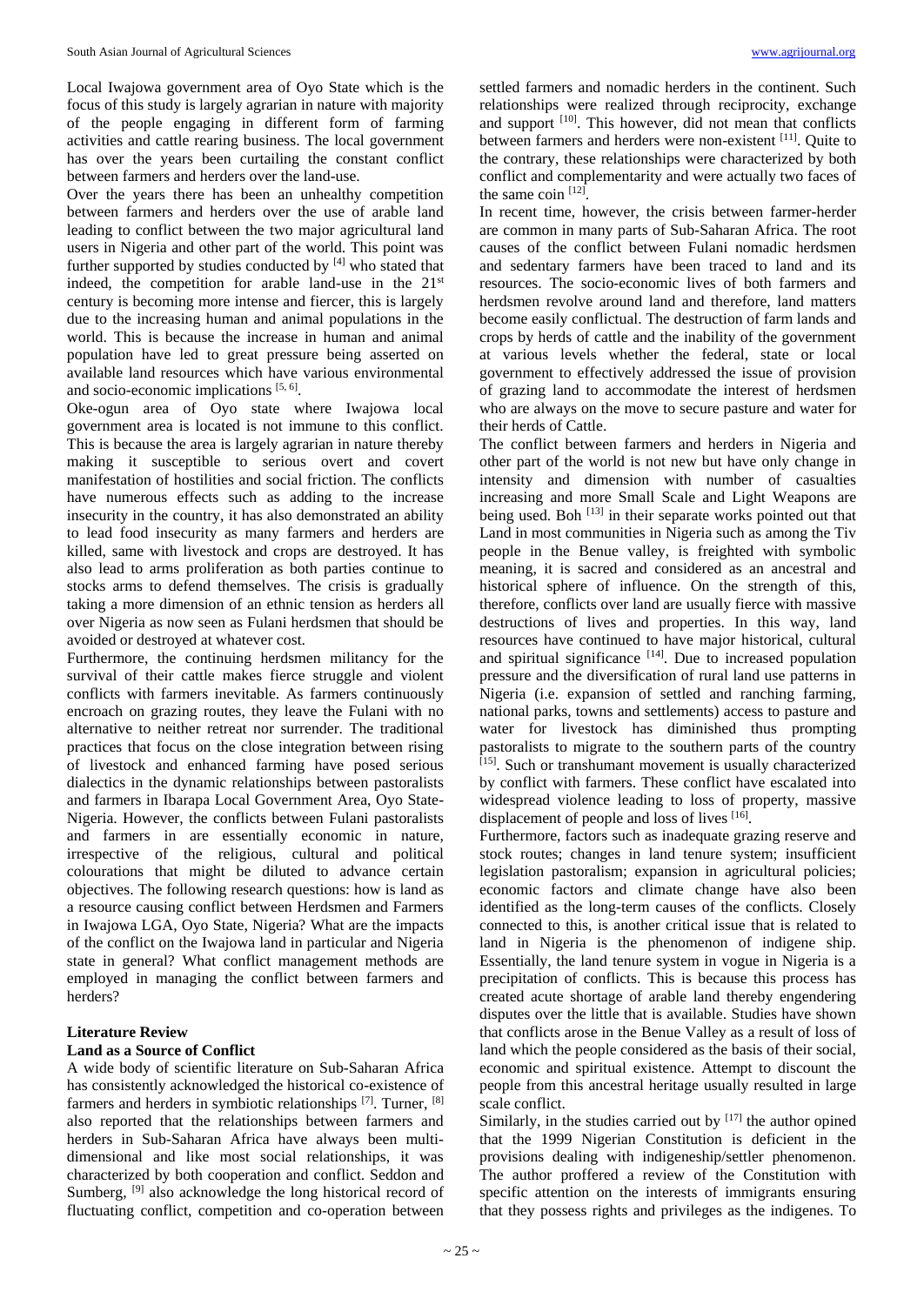correct this anomaly and ensure effective utilization of arable land in Nigeria, Agricultural development agencies like River Basins, Agricultural Development Projects (ADP), Directorate of Food, Road and Rural Infrastructure (DFRRI), National Agricultural Land Development Agencies (NALDA) etc. were introduced as panacea for improved Agricultural projects. It is important to stress the activities of the upper class in the society who have fallen advantage of the flaw in the 1976 Land Use Decree to appropriate large parcels of land to themselves. This development created peasants' revolts in the different parts of Nigeria.

# **Factors Responsible for the Persistence Farmers/Herders Conflict in Nigeria**

A number of factors have been identified to contribute to the persistence of farmer-herder conflicts in Nigeria. These factors include; policy deficiencies and contradictions, insecurity of land tenure, inadequacy of capacity of the local institutions, corrupt practices etc. However, it is important to note that no single factor can adequately explain the persistence of the conflicts between farmers and herders over the years, instead a combined effect of these factors is responsible for the worsening situation.

# **Policy Deficiencies and Contradictions**:

The Land Policy in Nigeria (the Land-Use Act of 1978) which put all lands in the country under the state government. This land can be assigned by the state government for agricultural investment or any other purpose. However, the land policy has some deficiencies because it does not guarantee security of tenure to some users, especially small holder groups. In the pretext of development, the land belonging to farmers and pastoralists has been given to state-backed investors. Thus, the pastoralists occupying semi-arid areas are often subject to efforts to alienate their customary pastures and land holdings, for purposes of commercial investments or establishment of wildlife conservation areas [18]. Many pastoralists have argued that the Act does not provide for the protection and promotion of pastoralism but exclusively focuses on farming, thereby leading to frequent conflict between farmers and herders. The policies deficiencies and contradictions have led to unhealthy competition by both farmers and herders to appropriate perceived scarce resources to themselves in order to guarantee self-group survival often engender conflict. The herder will therefore move from one part of the country to another in search of pasture and water needed by the cattle to survives. This movement often leads to conflict between farmers and herdsmen due to the destruction of crops by cattle. This is often as a result of herdsmen leaving cattle unattended to and thus, making them to wander to cultivated fields.

# **Lack of Security of Tenure and Land Grabbing**

At the root of the conflicts between farmers and herders is the lack of security on land that rural producers subsist on. Overall the objective of the land policy is to promote and ensure secured land tenure system that encourages optimal use of land resources and facilitate broad based social and economic development without upsetting or endangering the ecological balance of the environment. The problem of lack of security of tenure facing farmers is best exemplified by eviction of many farmers in Benue and many other part of

the country. These farmers have been occupying this land for years. This ownership is legally recognized under the land-use Act of 1978. The Fulani herdsmen have been accused of land grabbing which leads to encroaching on farmer's local rights, marginalizing rural farmers who depend on their ancestral land, water and other natural resources. In the face of policy deficiency in the statebacked investments have all contributed to this malaise facing farmers.

# **Corruption**

One of the causes of farmers and herder's crisis is corrupt practices within the country. Many of this herders are non-Nigerians who pay little or no money to migrate into the country through the different porous borders. The different security agencies have never for once arrested any of this herders for migrating into the country without documentation. Another perspective to the corrupt practice is that traditional rulers and other stakeholders in many local communities who are supposed to be the custodian of law and orders are directly or indirectly involve in promoting the conflict. Personnel of the different security agencies are not left out in the corrupt practices as they have been accused of collecting bribes from cattle owners which makes them bias in the way they handle the conflict between farmers and herders. This affected the confidence the communities and farmers have in their capacities to manage farmers and herders conflict. In affirming the role of corruption  $(19)$ stated that corruption undermining people's trust in authorities and the willingness of these authorities to prevent conflicts.

# **Poor Conflict Management Capacity of Local Institutions**

Conflict simply refers disagreement between individuals or groups over incompatible goals. Conflict are inevitable in all human society; it is therefore important to manage this conflict to prevent them from turning to crisis. The process of doing this is called conflict management. Conflict management can therefore be defined as the deliberate effort to manage and prevent conflict in the country. The influx of livestock into areas which were once dominated by crop cultivators has contributed to the occurrence and persistence of conflicts between farmers and herders. This has been an inevitable outcome because the cultural values and attitudes which used to provide the basis for interaction and the norms by which individuals and communities live have been altered. At village level the traditional conflict resolution machinery has been weakened partly by the emergence of statutory approaches based on formal procedures, and on the other, by the influx of herders who do not share the values and beliefs upon which these mechanisms were anchored. This has made these conflicts difficult to solve because traditional instruments of conciliation, such as compromise and consensus are failing  $[20]$ . Murithi  $[21]$  underscores that with the disappearance of indigenous conflict resolution mechanisms the tranquility as underscored by the principles of reciprocity, inclusivity and a sense of shared destiny between people remain elusive. The level officials always favor the herders because the livestock is a new source of revenue, and in some ways these officials may have full knowledge on the actual owners of part of the livestock herds. In this way these officials work with full orders from high ranking politicians who may also own part of the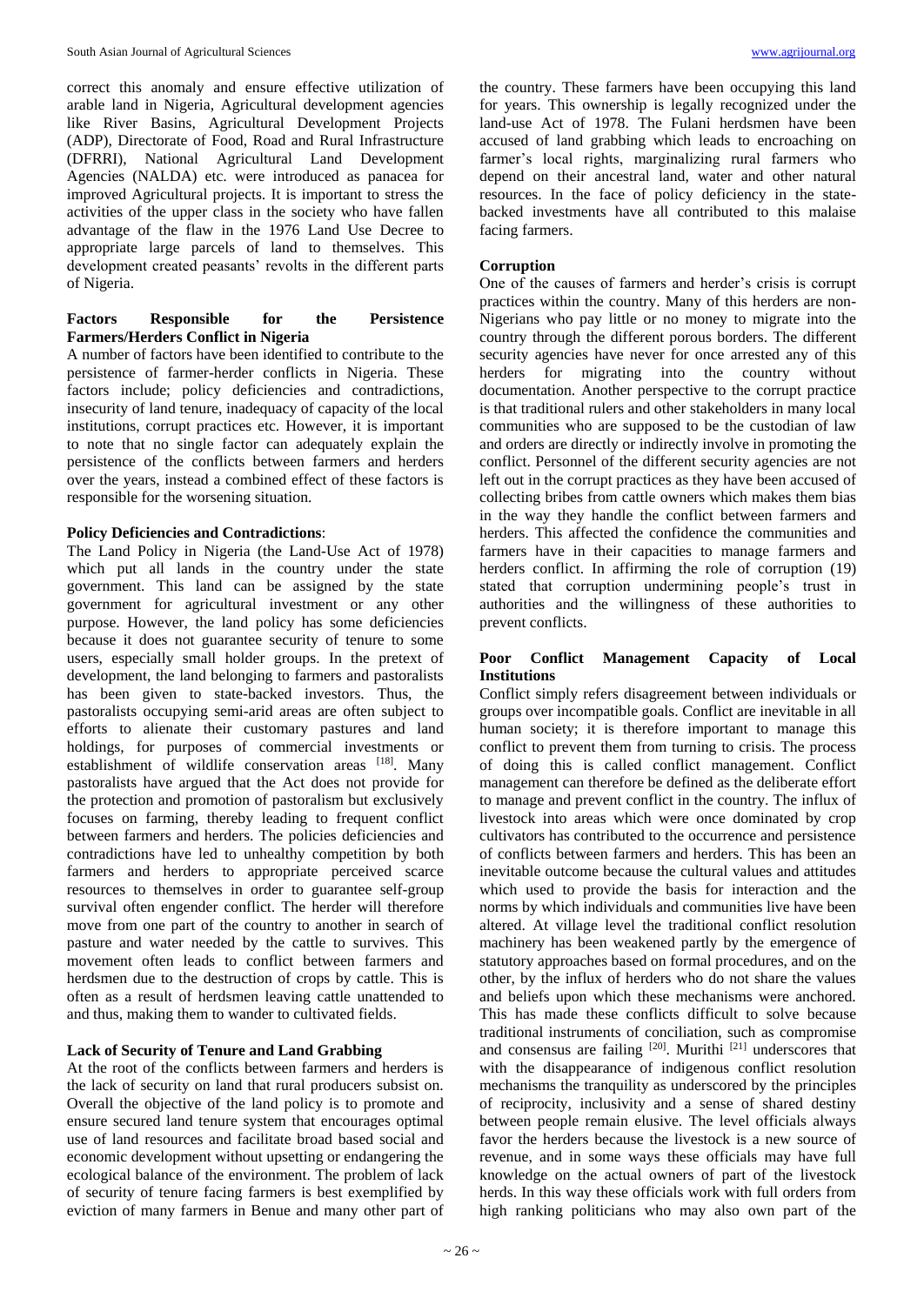livestock, and thus contributing to the arrogance of the herders". Moritz <sup>[22]</sup> provides evidence on the nature of government responses to farmer–herder in Nigeria where army and the police are used to manage or sometimes to resolve the conflicts. At the district level, the management of farmer-herder conflicts nearly throughout the country is dealt with by the District Defense and Security Committee.

#### **Inadequate and Poor management of Grazing Reserve:**

One the cause of farmer/herders conflict in Nigeria and most part of Sub-Saharan Africa is the problem of grazing reserves. Due to population explosion more herds of cattle are needed to feed the teeming population can survive, the improvement in science have also made it possible for many Cattles to survive from different diseases including Trypanosomiasis. However, many people that are into cattle rearing don't have and maintain good grazing reserve, as believe it is the responsibility of the government to provide for them grazing reserves. They therefore prefer to move their Cattles from one place to another in search of grasses to feed their Cattles. Most times, these Cattles stray into farm land destroying their crops thereby leading to conflict between farmers and herders. In addition to that is the problem of poor management of the few available grazing reserves in the country, cattle owners allow to cattle to graze continuously on the grazing reserves without plan to regrow or properly maintain them. These twin problems have resulted in a significant reduction in available livestock feed resources, in particular in Nigeria.

# **Non-observation of Rules and Regulations**

Both farmers and pastoralists flout the dry season farming and grazing rules. Some farmers deliberately leave part of their harvest on the farm to lure pastoralists in attempt to get compensation that would be more than the actual worth of the crops. Some pastoralists also are no longer paying the traditional homage or inform local rulers when they arrive the village. In some case also the authority of traditional rulers had been eroded and rendered them effective. This are some the problems causing farmers and herders crisis in the country as many of these herders are now being seen as alien or law breakers who will add nothing good to their community but pain and sorrow. This is one of the causes of crisis between farmers and herders in Nigeria.

# **Farmland Close to Road and Water Scarcity**

Many farmers who have their farms very close to the road or animal path are likely to have their crops destroyed in the farm by these Cattles whenever there is a loose control on the cattle. This is because the Cattles are usually more than the capacity of the herders to control. The closeness of farmland to road shows that such closeness often leads to real threat on farming system. Another factor is the problem of water, all animals including Cattles needs water to survive. During the rainy season, herders can easily get water for Cattles in ponds, well or spring, however, during the dry season they search for water which is an often lowland area. Farmers at this time, often engage in nursing their crops at the same water point because of dryness in the upland areas. This shows that herdsmen move where there is a push factors in order to locate a region of conveniences. This thereby leads to conflict between herders and farmers in the community and the country at large.

### **Less-Diseased Region**

One of the causes of conflict between farmers and herders is the movement of Cattle to areas that are free of diseases. The area that are void of animal diseases, like tsetse fly, is the favourite location where animals could survive. For instance, the herdsmen residing at "Gaa Rore" (one of the Fulani settlements visited) migrated to a new location that relieved them from possible attack of Tsetse fly. The movement of herders with their Cattle in large group to an area free of diseases is likely to cause conflict between them and farmers. This is because it will first lead to pressure on the available resources resulting in unhealthy competition between them and farmers for the limited available resources.

#### **Theoretical Framework**

### **The Eco-Violence Theory by Thomas Homer-Dixons**

This research adopts the theory of *eco-violence* as its analytical framework. The theory of eco-violence is an emerging theoretical construct seeking to explicate the relationship between environmental factors and violent conflicts. Developed by Homer-Dixon (23), the theory holds thus; decrease in the quality and quantity of renewable resources, population growth, and resource access act singly or in various combinations to increase the scarcity, for certain population groups, of cropland, water, forests, and fish. This can reduce economic productivity, both for the local groups experiencing the scarcity and for the larger regional and national economies. The affected people may migrate or be expelled to new lands. Migrating groups often trigger ethnic conflicts when they move to new areas, while decreases in wealth can cause deprivation conflicts [24].

Applied to the purpose of the present discourse, the theory of eco-violence offers insights into the nature and dynamics of the herdsmen/farmers conflicts in Nigeria. In this regard, it is to be observed that the conflicts have been driven by the desperation of the affected groups to protect and advance their livelihood interests in the context of an ever shrinking ecological space, characterized by resource-scarcity, livelihood crisis, population explosion, and resource competition. In the case Farmers and Herders State, which is the focus of this study, the situation has been accentuated by the scarcity of arable land which has in a way induced the migration of pastoralists from the far North to the West of Nigeria in search of grazing fields. The outcome of this scenario in Iwajowa area of Oke-ogun, Oyo state. This area has been the prevailing internecine herder/farmer conflict, which has so far defied all remedies.

# **Methodology**

The study will mainly focus on land as a source of conflict between farmers and herders in Iwajowa local government area of Oyo Sate. It will also trace the major causes of conflict between farmers and herders, the effects of these conflicts on the farmers, cattle herders, community and the Nigeria State in general.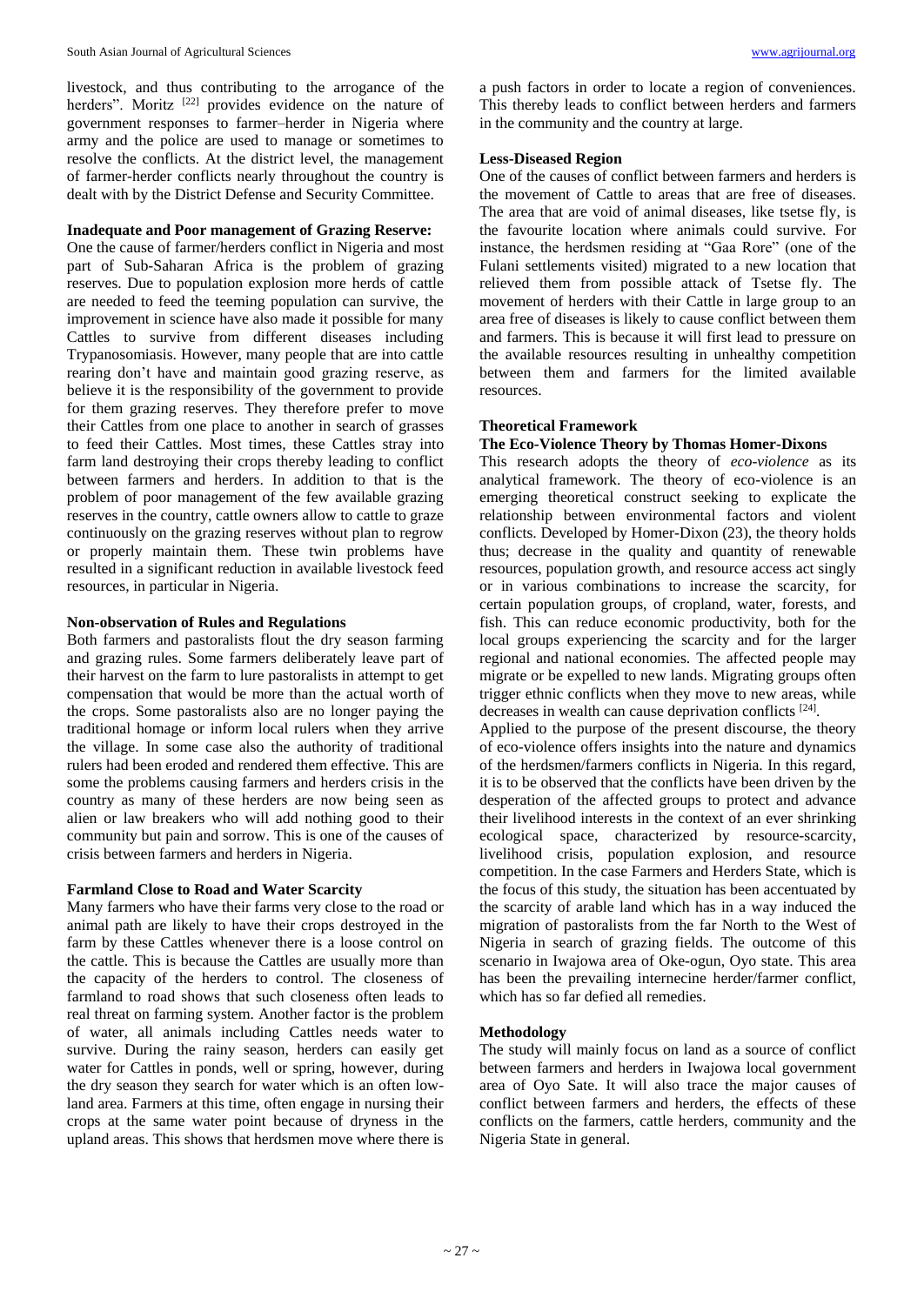

**Source:** Department of Geography

### **University of Ibadan, 2021**

The research design is the descriptive survey. The study investigated land as a source of conflict between farmers and herdsmen in Iwajowa Local Government Area of Oyo, Nigeria. The local government have its headquarter is in the town of Iwere Ile. Other town and settlements include Iganna, Ilaji-Ile, Idiko-Ile, Ayetoro Ile, Itasa, Idiko Ago, Elekookan, Ijio, Ayegun Wasimi and over 350 villages and farm settlements. The inhabitants of the area are predominantly Yoruba cohabiting peacefully with other tribes such as Fulani, Hausa, Tiv, Egede and others who engage in cattle rearing, large scale farming and hunting. This explains why food and cash crops are readily available at considerably cheap rates. The primary data was collected using structured questionnaire randomly administered to 50 farmers selected from 5 communities from 5 agricultural zones of the Local Government Area. In addition, fifteen [15]

nomadic cattle herders were purposively selected from the chosen communities. This gave a sample size of 65 respondents.

The farmers were selected from the register of the All Farmers Association of Nigeria (AFAN). The selection was based on the following criteria:

- 1. That they have been farming in the community for at least two years.
- 2. That they must have been affected by the activities of nomadic herders in the study; and
- 3. That they represented the diversity of other farmers in the study area.

The secondary data on the other hand are: books, journals, newspapers articles, online materials and other unpublished materials. The data collected were analysed using simple frequencies and percentages.

**Table 1:** Socio-economic characteristics of the Respondents Farmers n=50; Herders n=15 Total Sample (N)= 65.

| <b>Farmers</b> | Frequency | Percentages $(\% )$ | <b>Herders</b> | <b>Frequency</b> | Percentages (%) |
|----------------|-----------|---------------------|----------------|------------------|-----------------|
| Gender         |           |                     | Gender         |                  |                 |
| Male           | 41        | 42                  | Male           |                  | 100             |
| Female         | 09        | 10                  | Female         |                  |                 |
| Total          | 50        | 100                 | Total          |                  | 100             |

**Source:** Field Survey, 2021.

### **Table 2:** Age of Respondents

| <b>Farmers</b> | <b>Frequency</b> | Percentages $(\% )$ | <b>Herders</b> | <b>Frequency</b> | Percentages $(\% )$ |
|----------------|------------------|---------------------|----------------|------------------|---------------------|
| $21 - 25$      | 08               | 10                  | $15 - 25$      |                  | 53.3                |
| $26 - 30$      |                  |                     | $26 - 36$      |                  | 26.7                |
| $31 - 35$      | 10               |                     | 37-47          |                  | 13.3                |
| 36-above       | 20               | 40                  | 47-above       |                  |                     |
| Total          | 50               | 100                 | Total          |                  | 100                 |

**Source:** Field Survey, 2021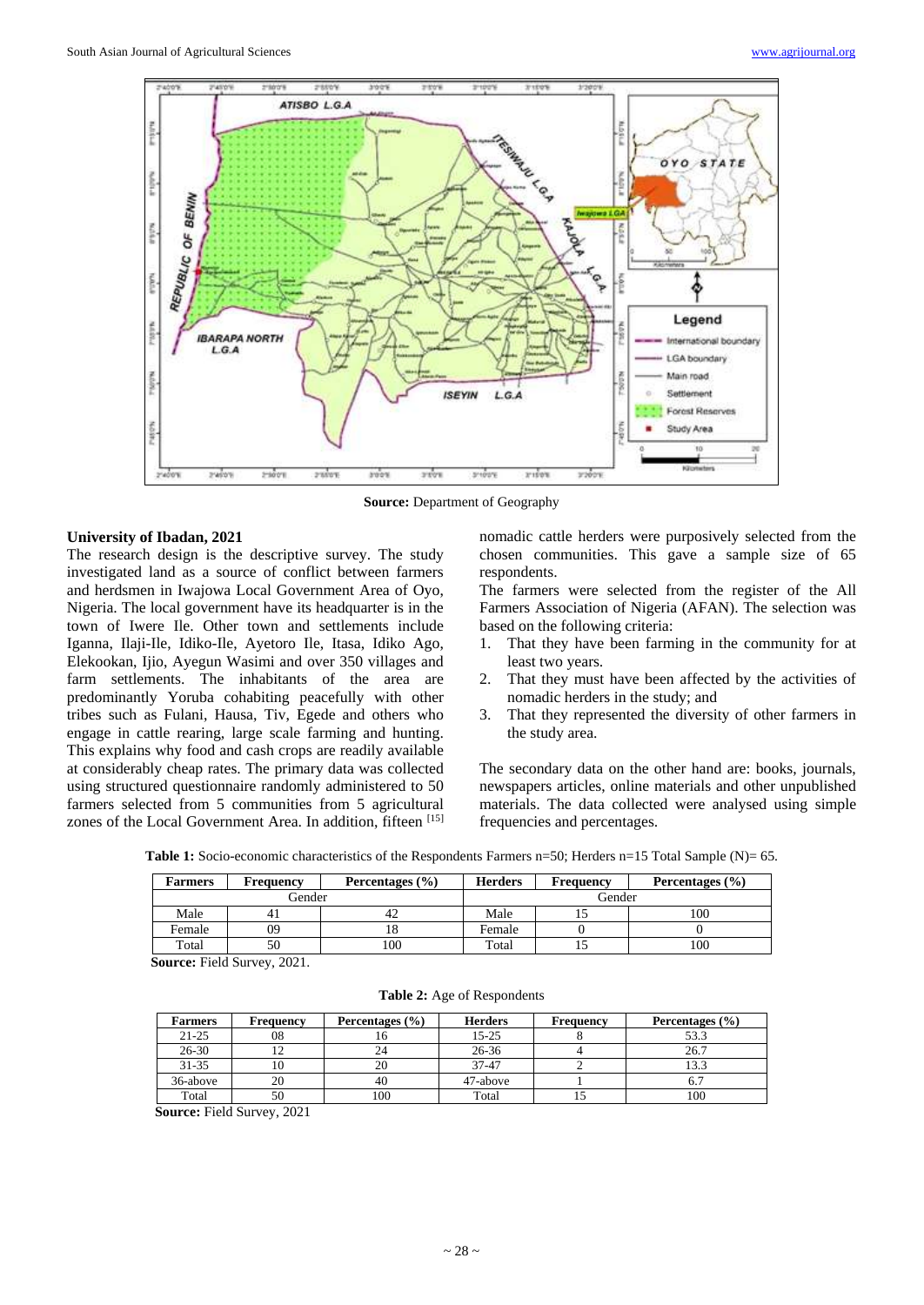| <b>Farmers Education</b> | <b>Frequency</b> |     | <b>Percentages (%)</b> Herders Education   Frequency   Percentages (%) |      |
|--------------------------|------------------|-----|------------------------------------------------------------------------|------|
| Illiterate               |                  |     | Illiterate                                                             | 13.3 |
| Arabic                   |                  |     | Arabic                                                                 | 33.3 |
| Primary                  |                  |     | Primary                                                                | 26.7 |
| Secondary                |                  | 36  | Secondary                                                              |      |
| Tertiary                 |                  | 32  | Tertiary                                                               | O.   |
| Total                    |                  | 100 | Total                                                                  | 100  |

**Source:** Field Survey, 2021

**Table 4:** Family size of Respondents

| <b>Farmers</b> | <b>Frequency</b> | Percentages $(\% )$ | <b>Herders</b> | Frequency | Percentages $(\% )$ |
|----------------|------------------|---------------------|----------------|-----------|---------------------|
| 1-5            |                  |                     | 1-5            |           | υ.                  |
| $6 - 10$       |                  | 44                  | $6 - 10$       |           | 20                  |
| $11 - 15$      |                  | 26 <sup>1</sup>     | $11 - 15$      |           | 20                  |
| $16-20$        |                  | 10                  | $16-20$        |           | 40                  |
| 21 upward      |                  |                     | 21- upward     |           | 13.3                |
| Total          | 50               | 100                 | Total          |           | 100                 |

**Source:** Field Survey, 2021

|  |  |  |  |  | Table 5: Farm or Herds size of the Respondents |
|--|--|--|--|--|------------------------------------------------|
|--|--|--|--|--|------------------------------------------------|

| <b>Farmers</b> (Hectares) | Frequency | <b>Percentages</b> | Herder's Herd Size | Frequency | <b>Percentages</b> |
|---------------------------|-----------|--------------------|--------------------|-----------|--------------------|
| l -5                      |           | 34                 | 1-25               |           | 33.3               |
| $6-10$                    |           | 26                 | 25-50              |           | 26.7               |
| 11-15                     | 10        | 20                 | 51-75              |           |                    |
| $16-20$                   |           |                    | 76-100             |           |                    |
| 21 upward                 |           |                    | 100 and above      |           |                    |
| Total                     | 50        | 100                |                    |           |                    |

**Source:** Field Survey, 2021.

| s/n | <b>Causes</b>                            | <b>Frequency</b>            | Percentages |
|-----|------------------------------------------|-----------------------------|-------------|
| 1.  | Farming on cattle route                  |                             | 9.23        |
| 2.  | Overgrazing on farmland                  |                             | 10.769      |
| 3.  | Open grazing in the $21st$ century       | 15                          | 23.01       |
| 4.  | Poor ranches                             | 4                           | 6.15        |
| 5.  | Destruction of crops by cattle           | 12                          | 18.46       |
| 6.  | Cattle rustling                          | 6                           | 9.23        |
| 7.  | Harassment of nomads by youths           | $\mathcal{D}_{\mathcal{A}}$ | 3.07        |
| 8.  | Raping women by herdsmen                 |                             | 6.15        |
| 9.  | Indiscriminate burning of bushes         | 2                           | 3.07        |
| 10. | Disregard of local tradition by herdsmen | 5                           | 7.69        |
| 11. | Contamination of streams by cattle       | $\mathcal{D}_{\mathcal{L}}$ | 3.07        |
|     | Total                                    | 65                          | 100         |

**Table 6:** Causes of conflict between Farmers and Herdsmen

**Source:** Field Survey 2021.

The major causes of conflict as indicated in (Table 6) in the study area as indicated by farmers and herders are as follows. 2 (3.07%) of the respondents agreed that the contamination of streams either by cattle dungs or chemicals such as herbicides (Gamalin 20). The farmers complain that the dungs from cattle makes the water unsuitable for drinking and other purposes while the herders complained that the chemicals from the farm which is wash into the river during erosion makes is toxic to their animals.

Another major cause of the conflict between farmers and herders is the destruction of crops by cattle. This seem to be one of the major cause between farmers and herders as seen from the high frequency and percentage {12(18.6%)}. This view point was the second highest reason given the majority of the respondents as the most frequent cause of such conflict is the destruction of crops by cattle. These cattle enter the farm to feed on the foliage of crop even in the presence of the herdsmen who pretend not to notice such destruction. The disregard of local tradition, customs and

religion of the people is one of the major of conflict between farmers and herders. Many communities where farming activities are done on large scale are usually rural. They have an effective traditional system of government headed by the King or Baale. A visitor is expected to first go to the palace of the king and pay homage. Many of these nomadic herders don't do it neither do they respect their culture, tradition nor religion (traditional religion) practiced. Another reason is that the nomadic herdsmen allow their cattle to over graze  $\{7(10.7%)\}$  on fallow land continuously and over-grazing {7(10.8)} emanates therefrom. These twin problem are also contributing to farmers and herders conflict in Iwajowa area of Oyo state and the Nigerian state in general. Many herders have been accused of ensuring that their cattle overgraze a ranch and they do nothing to regrow it. This causes erosion on the plot of land thereby making it infertile and difficult to cultivate by the farmers.

Furthermore, there is the problem of sexual harassment of female by the nomadic herders in many farming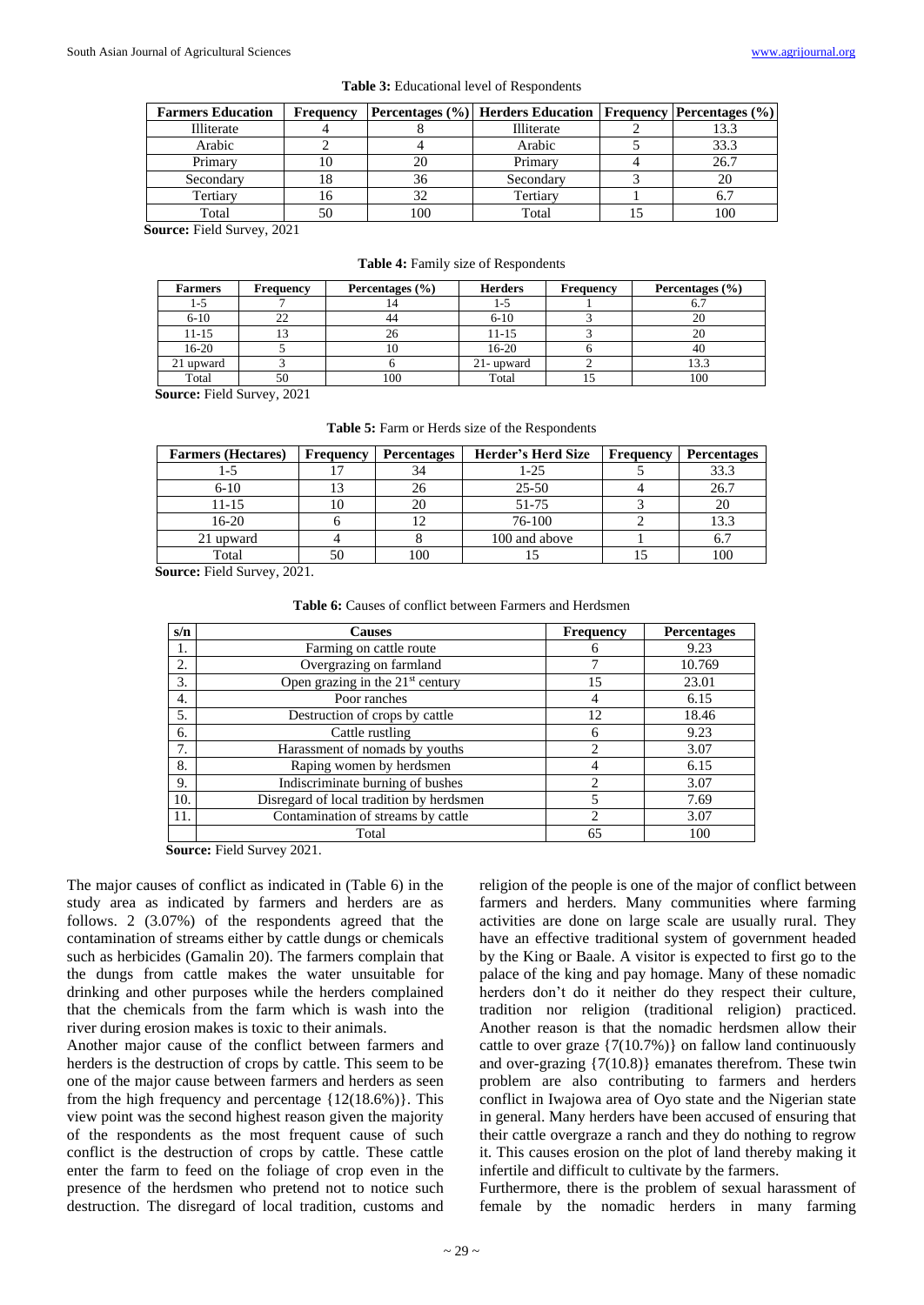communities. Many farmers have accused herders of raping and maiming women. Rape is an abomination in many traditional societies there are lot of stigma the victim faces which may affect her psychologically. It is worst because sometimes it is always difficult to trace these herders as they are nomadic. Once they carry out a nefarious act in a particular community they quickly mitigate to another community. This have led to another problem of youths harassing {2(3.07)} nomads because of anger from having a loved one being raped by a presumed herder. Cattle rustling {6(9.23%)} was another major cause of conflict between farmers and herders. In every community, there are miscreants. Some of these have been caught stealing bulls and cows by the nomadic herders. This leads to the killing of the thieves. These killings often enraged the host communities. Tonah,  $^{[25]}$  affirmed this by stating that the frequent loss of cattle to rustlers has worsened the already tensed farmer-herder relationship. Farmers in anger often slaughter cattle that destroy their crops. This has caused a lot of problem between the host farming communities and the nomadic herdsmen who did not always think of the value of the damaged crops, but their cattle.

**Table 7:** Effect of Farmers/Herders Conflict

| <b>Effects</b>         | <b>Frequency</b> | Percentage (%) |
|------------------------|------------------|----------------|
| Reduce yield           |                  | 6.2            |
| Low income             | 9                | 13.9           |
| Death and Injuries     |                  | 12.3           |
| Arms Proliferation     | 5                | 7.7            |
| Destruction property   |                  | 9.2            |
| Loss of stored produce |                  | 12.3           |
| Food scarcity          | 6                | 9.2            |
| Increased insecurity   | 14               | 21.5           |
| IDPs/Refugees          | 5                | 7.7            |
| Total                  | 65               | 100            |

**Source:** Researcher Field Survey, 2021.

Farmers and herders' contribution to any society are fundamental to the survival of any society as they provide food needed for survival. The effect of farmers and herders conflict are numerous as shown in the table above (Table 4.7). It includes reduction in yield {4(6.2%)}, whether in terms of farm produce that is destroyed during this crisis or in terms of animals that are also killed or destroyed during this crisis. This problem leads to low income {9(13.9%) for both the farmers and the herders as the number of cattle or farm produce they are taking to the market to sell will reduce. They therefore make little or no profit from the great effort they put in either rearing cattle or planting crops due to destruction from the crisis between both parties.

Another effect of the conflict is the death and injury  ${8(12.3)}$  that is experienced by either or both party during the conflict. Each of the party try to defeat the other by maiming or exterminating it during conflict. They therefore do anything they will make them defeat the other including the use of dangerous weapons and charms. During the conflict so many lives as been lost while many others have sustained different degrees of injuries. Other effects of the conflict are arms proliferation  $\{5(7.7)\}\text{, destruction of}$ properties  $\{6(9.2\%)\}$ , loss of stored produce  $\{8(12.3\%)$ , food scarcity  $\{6(9.2\%)\}$ , increased insecurity  $\{14(21.5\%)\}$ and making many people internally displaces persons in their country or refugees {5(7.7%} in other neighbouring countries. Such displaced farmers have become a source of

liability to other farmers whom they have to beg for food for themselves and their families. This has created a vicious cycle of poverty in such communities.

All these effect tends to negatively affect their savings, credit re-payment ability, as well as the food security and economic welfare. It also discourages the agricultural development by driving away potential investors from coming to the country. The problem of insecurity has the highest score because it is very broad in scope. When a farmer or herder is not safe going to the farm or taking their herd of Cattles for grazing is a kind of insecurity. On the part of the herdsmen, losses-whether material or not were minimal indicating that farmers experienced more losses than the herdsmen. In the process, there are reported cases of proliferation of small arms and ammunitions since the host farming communities and the herdsmen saw each other as archenemies.

# **Conclusion**

Land one of the factors of production is a key of nature and one of the most important resources on earth. The ownership and control for land and its resources have remained one of the major causes of conflict on between farmers and herders. These conflicts have become more intense, widespread and destructive. The research therefore concludes that it is of great importance for the government to effectively revisit the Land-Use Act of 1978 in other to resolve the re-occurring conflicts in the agricultural sector which currently provides employment to over 80% of the country's population.

# **Recommendations**

This has been the bane of sustainable peace and progress in most parts of Oyo State. As a panacea to this problem, the research recommends the following

- i. The government should look into the land Use decree of 1978 to manage all issues of land ownership.
- ii. The state and local government should put laws in place that will ensure effective regulation of grazing and farming activities in Iwajowa Local Government area of Oyo State through efficient land-use laws/legislations and administration;
- iii. The government of Oyo state should ban open grazing in Oyo state and other areas that are experiencing farmers/herders conflict in the country.
- iv. Many of these herders are non-Nigerians, the immigration department and other security agencies should arrest and send them back to their country. While the immigration and custom department should be vigilant at the various border points to prevent illegal entry of these persons.
- v. The government and cattle owners should do more in the area of creating grazing reserves that should be well maintained in order to solve the issue of herd's encroachment on farmlands and vice versa;
- vi. Sensitization of stakeholders which are farmers and herdsmen on the need for mutual co-existence and peace; this would help to forestall needless provocations and opportunistic violence.

### **References**

1. Cotula L, Toulmin C, Hesse C. Land Tenure and Administration in Africa: Lesson of Experience and Emerging Issues, IIED 2004. Retrieved on Oct. 10 2020